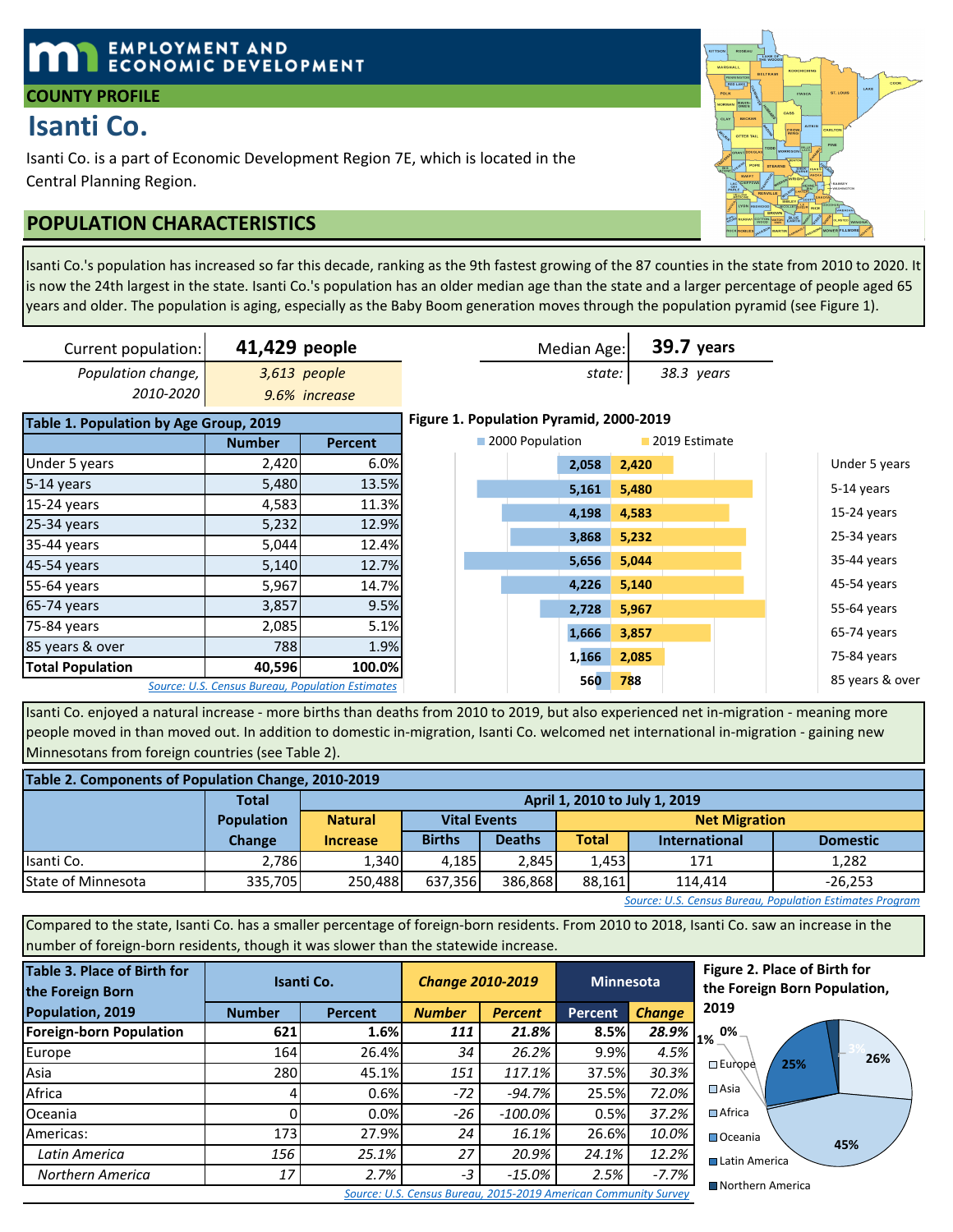### **COUNTY PROFILE Isanti Co.**

Isanti Co.'s population was becoming more racially diverse over time. Since 2000, the county's white population increased and the number of people of other races increased (see Table 4).

### **Figure 3. Population by Race,**

### **2019**

■ White

- **Black or African American**
- American Indian
- Asian **Some Other Race**
- **Two or More Races**



|                                            |               | Isanti Co.     |                                    | <b>Minnesota</b> |                                    |  |
|--------------------------------------------|---------------|----------------|------------------------------------|------------------|------------------------------------|--|
| Table 4. Race and Hispanic Origin,<br>2019 | <b>Number</b> | <b>Percent</b> | <b>Change</b><br>from<br>2000-2019 | <b>Percent</b>   | <b>Change</b><br>from<br>2000-2019 |  |
| Total                                      | 39,430        | 100.0%         | 26.0%                              | 100.0%           | 13.1%                              |  |
| White                                      | 37,510        | 95.1%          | 22.8%                              | 82.8%            | 4.7%                               |  |
| <b>Black or African American</b>           | 192           | 0.5%           | 140.0%                             | 6.4%             | 107.6%                             |  |
| American Indian or Alaska Native           | 136           | 0.3%           | $-25.3%$                           | 1.0%             | 5.5%                               |  |
| Asian or Other Pac. Islanders              | 582           | 1.5%           | 358.3%                             | 4.9%             | 87.8%                              |  |
| Some Other Race                            | 202           | 0.5%           | 281.1%                             | 1.9%             | 58.1%                              |  |
| Two or More Races                          | 808           | 2.0%           | 174.8%                             | 3.0%             | 99.9%                              |  |
| Hispanic or Latino origin                  | 801           | 2.0%           | 209.3%                             | 5.4%             | 108.9%                             |  |

*[S](http://factfinder.census.gov/faces/nav/jsf/pages/searchresults.xhtml?refresh=t)ource: U.S. Census Bureau, 2015-2019 American Community Survey*

# **POPULATION PROJECTIONS**

According to the Minnesota State Demographic Center, Isanti Co.'s population is expected to grow from 2020 to 2030, with a rate of change that is slower than the projected statewide growth rate (5.0%). In addition to the overall growth, the number of people aged 65 years and older is expected to increase over the next decade (see Figure 4 and Table 5).

|                                                         |                   |            |                |                |        |        | Figure 4. Projections by Age Group, 2020- |                            |
|---------------------------------------------------------|-------------------|------------|----------------|----------------|--------|--------|-------------------------------------------|----------------------------|
| Table 5. Population Projections by Age Group, 2020-2030 |                   |            |                |                | 2030   |        |                                           |                            |
|                                                         | 2020              | 2030       | <b>Numeric</b> | <b>Percent</b> | 45,000 | 39,570 | 40,345                                    |                            |
| <b>Isanti Co.</b>                                       | <b>Projection</b> | Projection | <b>Change</b>  | <b>Change</b>  | 40,000 |        |                                           | 85 years & over            |
| Under 5 years                                           | 1,793             | 2,093      | 300            | 16.7%          |        |        |                                           | 75-84 years                |
| 5-14 years                                              | 4,842             | 3,616      | $-1,226$       | $-25.3%$       | 35,000 |        |                                           | $65-74$ years              |
| 15-24 years                                             | 5,944             | 5,586      | $-358$         | -6.0%          | 30,000 |        |                                           |                            |
| 25-34 years                                             | 4,202             | 5,691      | 1,489          | 35.4%          | 25,000 |        |                                           | $\blacksquare$ 55-64 years |
| 35-44 years                                             | 4,689             | 3,911      | $-778$         | -16.6%         | 20,000 |        |                                           | $\blacksquare$ 45-54 years |
| 45-54 years                                             | 4,878             | 4,390      | $-488$         | $-10.0\%$      |        |        |                                           | $\blacksquare$ 35-44 years |
| 55-64 years                                             | 5,988             | 4,608      | $-1,380$       | $-23.0%$       | 15,000 |        |                                           | $\square$ 25-34 years      |
| 65-74 years                                             | 4,175             | 5,784      | 1,609          | 38.5%          | 10,000 |        |                                           | $\square$ 15-24 years      |
| 75-84 years                                             | 2,330             | 3,567      | 1,237          | 53.1%          | 5,000  |        |                                           | $\square$ 5-14 years       |
| 85 years & over                                         | 729               | 1,099      | 370            | 50.8%          |        |        |                                           | $\Box$ Under 5 years       |
| <b>Total Population</b>                                 | 39,570            | 40,345     | 775            | 2.0%           |        |        | 2020 Projection 30 Projection             |                            |

*Source: Minnesota State Demographic Center*

# **EDUCATIONAL ATTAINMENT**

Isanti Co. has a lower percentage of adults (18 years & over) with at least a high school diploma than the state (92.4%), and a lower percentage of people with at least some college experience. Isanti Co. also has a lower percentage of people with an Associate's degree and a lower percentage of people with a Bachelor's degree or higher.



*[S](http://factfinder.census.gov/faces/nav/jsf/pages/searchresults.xhtml?refresh=t)ource: U.S. Census Bureau, 2015-2019 American Community Survey*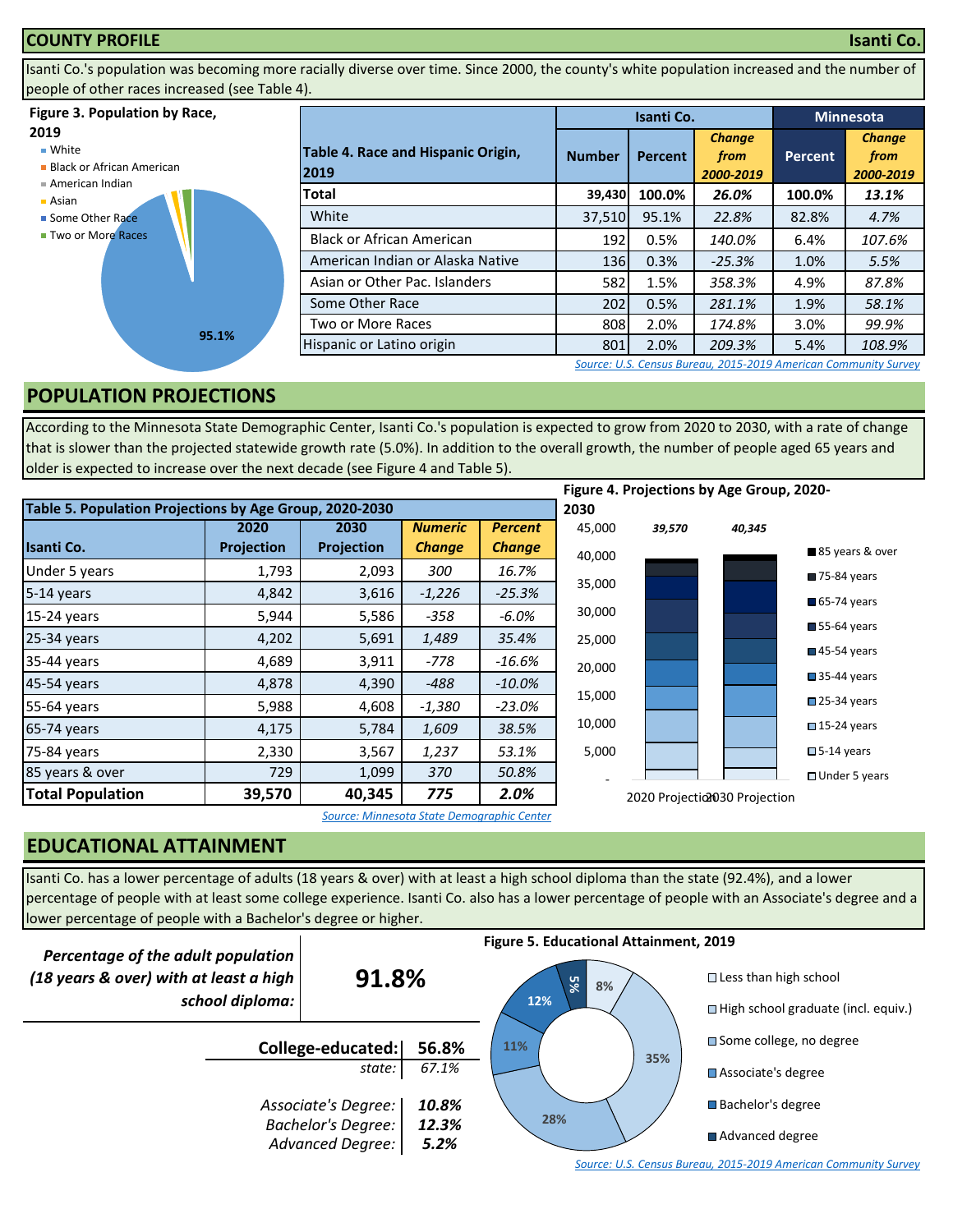### **COUNTY PROFILE Isanti Co.**

# **LABOR FORCE TRENDS**



At 6.5%, Isanti Co. had a higher unemployment rate than the state in 2020. Isanti Co.'s unemployment rate increased compared to 4.1% in 2019, and was lower than the 9.6% rate posted in 2010. The number of unemployed workers actively seeking work in Isanti Co. increased over the past year, and is down compared to 2010.



Labor force growth has slowed in recent years. After experiencing a net gain of workers from 1990 to 2000, Isanti Co. averaged an annual gain of new workers from 2000 to 2010, and most recently a gain of new workers since 2010 (see Figure 7). Moving forward, Isanti Co. is expected to see a labor force decline from 2020 to 2030 (see Table 6).

|                                                                                                                                                                                                                                        |        |                                            | гіб                     |
|----------------------------------------------------------------------------------------------------------------------------------------------------------------------------------------------------------------------------------------|--------|--------------------------------------------|-------------------------|
| <b>Table 6. Labor Force</b>                                                                                                                                                                                                            |        | <b>Labor Force Projection</b>              | 20 <sub>i</sub>         |
| Projections, 2020-2030                                                                                                                                                                                                                 | 2020   | 2030                                       |                         |
| 16 to 24 years                                                                                                                                                                                                                         | 3,736  | 3,655                                      | Vacancies               |
| 25 to 54 years                                                                                                                                                                                                                         | 12,132 | 12,331                                     |                         |
| 55 to 64 years                                                                                                                                                                                                                         | 4,332  | 3,334                                      |                         |
| 65 years & over                                                                                                                                                                                                                        | 1,177  | 1,659                                      | ิ                       |
| <b>Total Labor Force</b>                                                                                                                                                                                                               | 21,377 | 20,978                                     |                         |
|                                                                                                                                                                                                                                        |        | Source: Minnesota State Demographic Center |                         |
| Isanti Co. is a part of Region 7E, which includes Chisago,<br>Isanti, Kanabec, Mille Lacs, and Pine County. The labor<br>market has grown extremely tight in recent years,<br>dropping to a ratio of inhseekers per vacancy during the |        |                                            | of Unemployed<br>Number |

Isanti Co. is a part of Region 7E, which includes Chisago, Isanti, Kanabec, Mille Lacs, and Pine County. The labor market has grown extremely tight in recent years, dropping to a ratio of jobseekers per vacancy during the 2nd quarter of 2020 (see Figure 8).

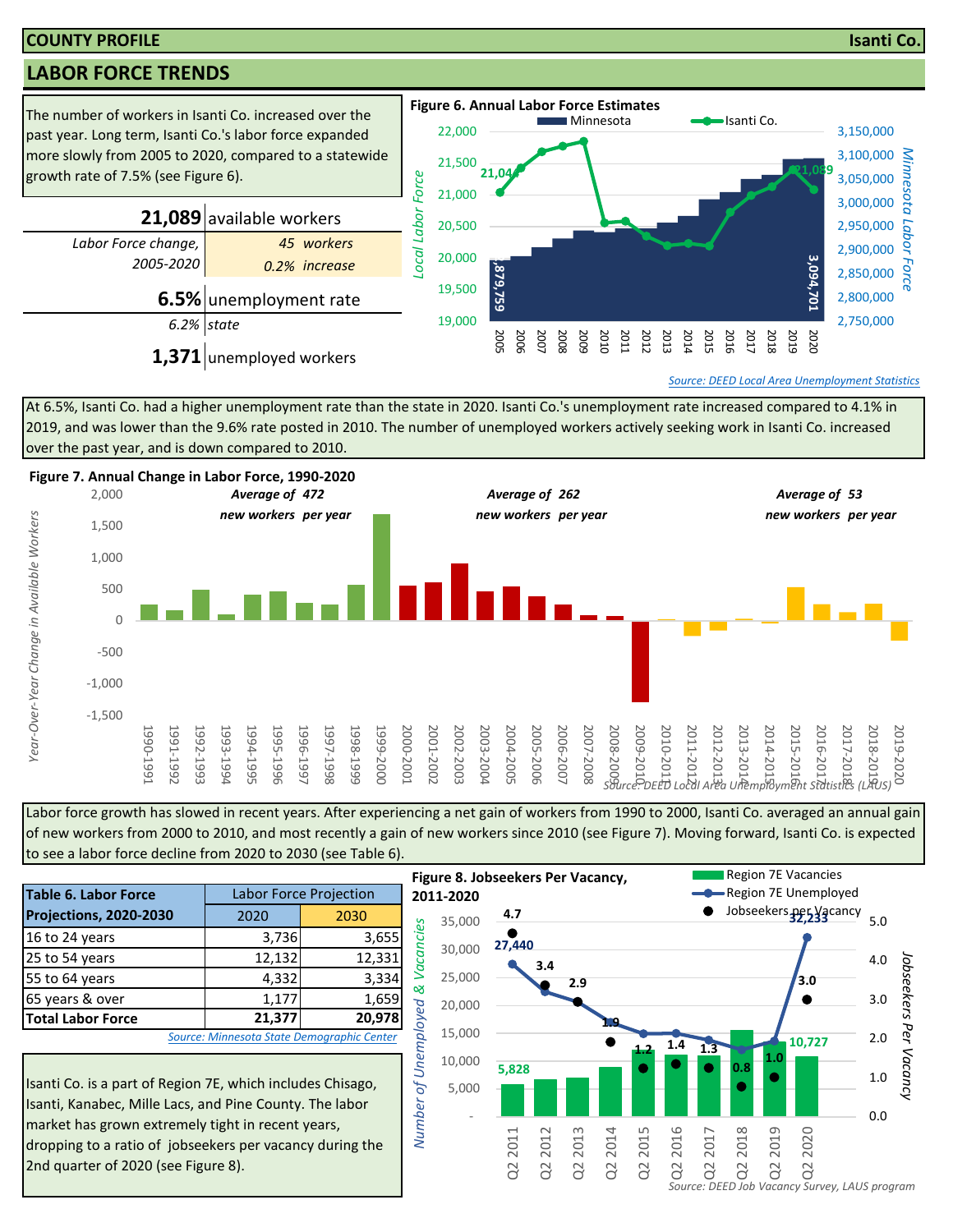# **LABOR FORCE CHARACTERISTICS**

Isanti Co. had a lower labor force participation rate than the state. The labor force in Isanti Co. is less racially diverse than the state (where 84.8% of workers are white alone), but is becoming more diverse over time.

### **Table 7. Employment Characteristics, 2019**

|                                                                 |                                                 | Isanti Co.                                                    |                | <b>Minnesota</b>                         |                | Isanti Co.        |                                  |  |
|-----------------------------------------------------------------|-------------------------------------------------|---------------------------------------------------------------|----------------|------------------------------------------|----------------|-------------------|----------------------------------|--|
|                                                                 | In Labor Force<br><i>(available</i><br>workers) | Labor<br><b>Force</b><br>Partic.<br>Rate                      | Unemp.<br>Rate | Labor<br><b>Force</b><br>Partic.<br>Rate | Unemp.<br>Rate | <b>Male</b>       | <b>Female</b>                    |  |
| <b>Total Labor Force</b>                                        | 21,268                                          | 68.6%                                                         | 4.0%           | 69.7%                                    | 3.6%           | 11,337            | 9,936                            |  |
| 16 to 19 years                                                  | 946                                             | 51.9%                                                         | 9.3%           | 53.2%                                    | 11.0%          | 487               | 459                              |  |
| 20 to 24 years                                                  | 1,765                                           | 83.4%                                                         | 8.3%           | 84.6%                                    | 6.0%           | 874               | 890                              |  |
| 25 to 44 years                                                  | 8,709                                           | 88.2%                                                         | 3.6%           | 88.8%                                    | 3.2%           | 4,720             | 3,991                            |  |
| 45 to 54 years                                                  | 4,798                                           | 87.9%                                                         | 2.5%           | 87.6%                                    | 2.7%           | 2,487             | 2,311                            |  |
| 55 to 64 years                                                  | 4,061                                           | 72.3%                                                         | 4.2%           | 73.0%                                    | 2.8%           | 2,192             | 1,868                            |  |
| 65 to 74 years                                                  | 815                                             | 23.2%                                                         | 3.2%           | 27.9%                                    | 2.2%           | 477               | 339                              |  |
| 75 years & over                                                 | 178                                             | 6.8%                                                          | 0.0%           | 6.6%                                     | 2.4%           | 100               | 78                               |  |
| <b>Employment Characteristics by Race &amp; Hispanic Origin</b> |                                                 |                                                               |                |                                          |                |                   | Figure 9. Labor Force by         |  |
| White alone                                                     | 20,438                                          | 68.5%                                                         | 3.9%           | 69.3%                                    | 3.0%           | Race, 2019        |                                  |  |
| Black or African American                                       | 92                                              | 61.7%                                                         | 7.6%           | 71.3%                                    | 8.8%           |                   |                                  |  |
| American Indian & Alaska Native                                 | 72                                              | 56.3%                                                         | 8.3%           | 58.9%                                    | 12.6%          |                   |                                  |  |
| Asian or Other Pac. Islanders                                   | 261                                             | 72.9%                                                         | 11.5%          | 71.2%                                    | 4.3%           |                   |                                  |  |
| Some Other Race                                                 | 86                                              | 80.4%                                                         | 0.0%           | 77.7%                                    | 6.1%           |                   |                                  |  |
| Two or More Races                                               | 310                                             | 73.1%                                                         | 5.2%           | 73.6%                                    | 7.4%           |                   |                                  |  |
| Hispanic or Latino                                              | 415                                             | 76.6%                                                         | 4.6%           | 76.5%                                    | 6.1%           |                   |                                  |  |
| <b>Employment Characteristics by Disability</b>                 |                                                 |                                                               |                |                                          |                |                   |                                  |  |
| With Any Disability                                             | 1,267                                           | 53.4%                                                         | 13.0%          | 53.0%                                    | 8.6%           |                   | 96.1%                            |  |
| <b>Employment Characteristics by Educational Attainment</b>     |                                                 |                                                               |                |                                          |                |                   |                                  |  |
| Population, 25 to 64 years                                      | 17,571                                          | 83.9%                                                         | 3.4%           | 84.5%                                    | 3.0%           | ■ White alone     |                                  |  |
| Less than H.S. Diploma                                          | 977                                             | 71.1%                                                         | 5.2%           | 66.3%                                    | 4.2%           |                   | <b>Black or African American</b> |  |
| H.S. Diploma or Equivalent                                      | 5,482                                           | 80.4%                                                         | 3.0%           | 78.5%                                    | 2.6%           |                   | American Indian & Alaska Native  |  |
| Some College or Assoc. Degree                                   | 7,495                                           | 86.1%                                                         | 3.0%           | 85.3%                                    | 3.0%           |                   | Asian or Other Pac. Islanders    |  |
| Bachelor's Degree or Higher                                     | 3,620                                           | 89.5%                                                         | 1.2%           | 90.0%                                    | 1.7%           | ■ Some Other Race |                                  |  |
|                                                                 |                                                 | Source: 2015-2019 American Community Survey, 5-Year Estimates |                |                                          |                |                   | ■ Two or More Races              |  |

A smaller percentage of workers in Isanti Co. worked in the same county in which they live compared to the state. Isanti Co. also had a longer average commute time than the state.

|                                                 | Isanti Co.    |                | <b>Minnesota</b> |              | Figure 10. Time Leaving Home to  |      |                |
|-------------------------------------------------|---------------|----------------|------------------|--------------|----------------------------------|------|----------------|
| <b>Table 8. Commuting Characteristics, 2019</b> | <b>Number</b> | <b>Percent</b> | <b>Number</b>    | Percent      | go to Work, 2019<br>■ Isanti Co. |      | ■ Minnesota    |
| Worked in state of residence                    | 19,885        | 99.2%          | 2,837,697        | 97.6%        |                                  | 0%   | 20%<br>40%     |
| Worked in county of residence                   | 7,757         | 38.7%          | 1,846,247        | 63.5%        |                                  |      |                |
| Worked out of county of residence               | 12,127        | 60.5%          | 991,449          | 34.1%        | 12:00 a.m. to                    | 8.5% |                |
| Worked outside state of residence               | 160           | 0.8%           | 69,779           | 2.4%         | 4:59 a.m.                        | 4.2% |                |
| <b>MEANS OF TRANSPORTATION TO WORK</b>          |               |                |                  |              | 5:00 a.m. to 5:59                |      |                |
| Car, truck, or van                              | 18,662        | 93.1%          | 2,506,244        | 86.2%        | a.m.                             | 9.1% | 19.0%          |
| Public transportation (excl. taxicab)           | 100           | 0.5%           | 101,762          | 3.5%         |                                  |      |                |
| Other method (walk, bike, taxi, etc.)           | 361           | 1.8%           | 125,021          | 4.3%         | 6:00 a.m. to 6:59                |      | 19.8%          |
| Worked at home                                  | 942           | 4.7%           | 171,541          | 5.9%         | a.m.                             |      | 19.6%          |
| <b>TRAVEL TIME TO WORK</b>                      |               |                |                  |              | 7:00 a.m. to 7:59                |      |                |
| Less than 10 minutes                            | 2,345         | 11.7%          | 456,474          | 15.7%        | a.m.                             |      | 23.3%<br>29.3% |
| 10 to 19 minutes                                | 4,029         | 20.1%          | 872,243          | 30.0%        |                                  |      |                |
| 20 to 29 minutes                                | 2,265         | 11.3%          | 645,460          | 22.2%        | 8:00 a.m. to 8:59<br>a.m.        | 9.0% |                |
| 30 to 44 minutes                                | 4,129         | 20.6%          | 575,680          | 19.8%        |                                  |      | 14.4%          |
| 45 to 59 minutes                                | 3,167         | 15.8%          | 194,801          | 6.7%         | $9:00$ a.m. to                   |      | 20.3%          |
| 60 or more minutes                              | 4,109         | 20.5%          | 162,819          | 5.6%         | 11:59 p.m.                       |      | 23.4%          |
| <b>Mean travel time to work (minutes)</b>       |               | 35.6 minutes   |                  | 23.7 minutes |                                  |      |                |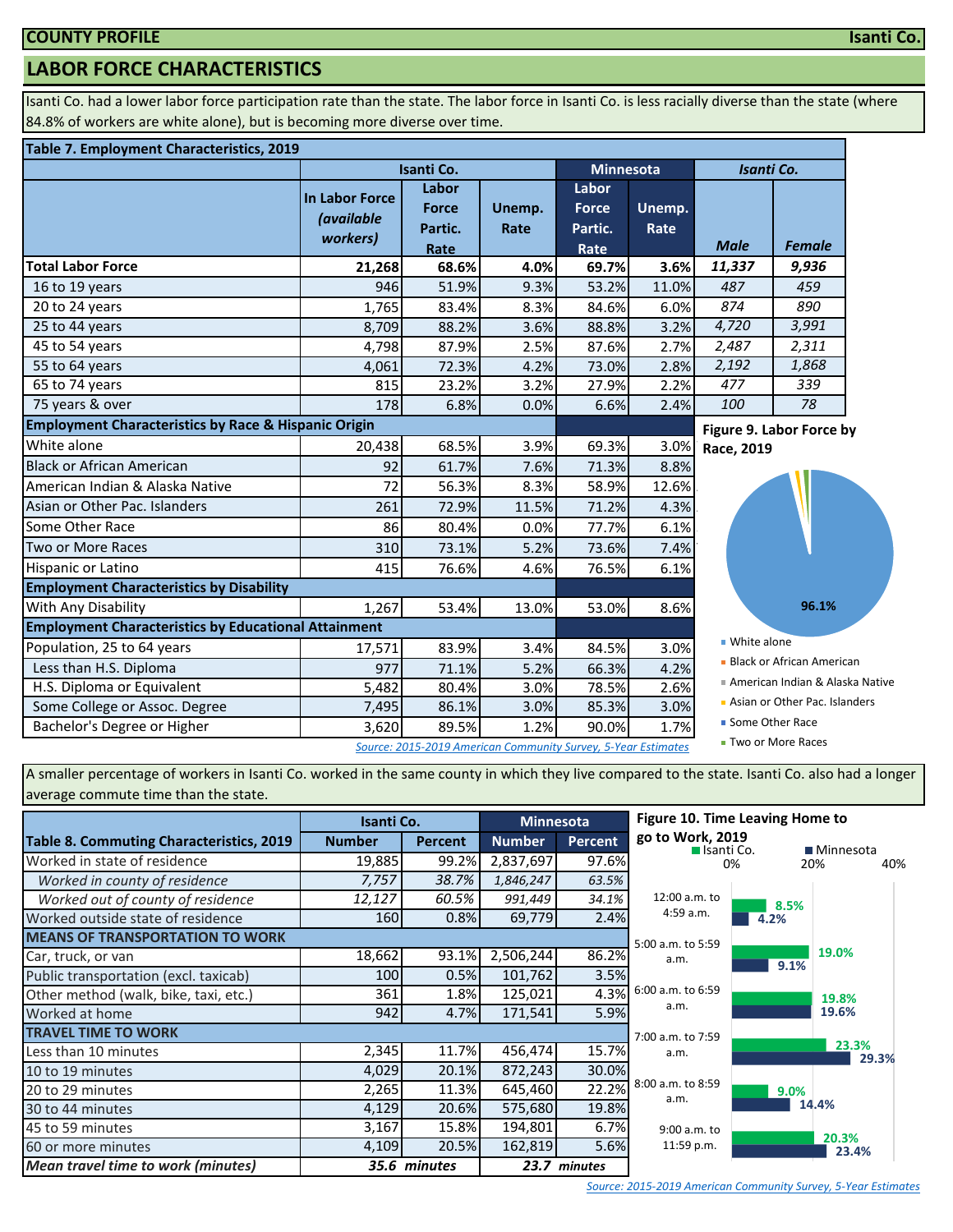# **INCOMES, COST OF LIVING, & HOUSING**

Isanti Co. had a higher median household income than the state, and a lower percentage of households with incomes below \$50,000. Overall, Isanti Co. had the 11th highest median household income of the 87 counties in the state.

| Median Household Income \$74,616            |                | Figure 11. Household Incomes, 2019 |                                  | $\square$ Less than \$25,000 |       | □ \$25,000-\$49,999               | ■\$50,000-\$74,999                                           |                     |
|---------------------------------------------|----------------|------------------------------------|----------------------------------|------------------------------|-------|-----------------------------------|--------------------------------------------------------------|---------------------|
|                                             | state \$68,411 |                                    | $\blacksquare$ \$75,000-\$99,999 |                              |       | $\blacksquare$ \$100,00-\$149,999 |                                                              | ■ \$150,000 or more |
| Median Family Income \$84,622               |                | Isanti Co.                         | 11.9%                            | 19.3%                        | 19.1% | 17.3%                             | 20.9%                                                        | უ<br>არ             |
|                                             | state \$86,204 |                                    |                                  |                              |       |                                   |                                                              |                     |
| Per Capita Income \$34,054                  |                | Minnesota                          | 16.1%                            | 20.3%                        | 18.0% | 14.0%                             | 17.2%                                                        | 14.3%               |
|                                             | state \$37,625 |                                    |                                  |                              |       |                                   |                                                              |                     |
| Source: 2015-2019 American Community Survey |                |                                    |                                  |                              |       |                                   | Source: 2015-2019 American Community Survey 5-Year Estimates |                     |

Isanti Co. also had a higher cost of living than the state, with a required hourly wage of \$18.13 for a single person living alone to meet a basic needs cost of living, and an hourly wage requirement of \$21.44 for a typical family with 2 adults and 1 child (see Table 9).

|                                              | Table 9. Basic Needs Cost of Living Estimates, 2020 |                    |                      |                      |                       |                |                     |              |              |  |  |
|----------------------------------------------|-----------------------------------------------------|--------------------|----------------------|----------------------|-----------------------|----------------|---------------------|--------------|--------------|--|--|
|                                              | <b>Single Yearly</b>                                | <b>Hourly Wage</b> |                      | <b>Monthly Costs</b> |                       |                |                     |              |              |  |  |
| Single Adult, 0 children                     | <b>Cost of Living</b>                               | <b>Required</b>    | <b>Child Care</b>    | Food                 | <b>Health</b><br>Care | <b>Housing</b> | Trans-<br>portation | <b>Other</b> | <b>Taxes</b> |  |  |
| Isanti Co.                                   | \$37,713                                            | \$18.13            | \$0                  | \$344                | \$146                 | \$964          | \$873               | \$358        | \$458        |  |  |
| <b>State of Minnesota</b>                    | \$31,392                                            | \$15.09            | \$0                  | \$336                | \$157                 | \$798          | \$653               | \$318        | \$354        |  |  |
| Typical Family: 2 Adults (1                  | <b>Family Yearly</b>                                | <b>Hourly Wage</b> | <b>Monthly Costs</b> |                      |                       |                |                     |              |              |  |  |
| working full-time, 1 part-<br>time), 1 child | <b>Cost of Living</b>                               | <b>Required</b>    | <b>Child Care</b>    | Food                 | <b>Health</b><br>Care | <b>Housing</b> | Trans-<br>portation | <b>Other</b> | <b>Taxes</b> |  |  |
| Isanti Co.                                   | \$66,889                                            | \$21.44            | \$645                | \$785                | \$569                 | \$1,230        | \$1,029             | \$552        | \$764        |  |  |
| State of Minnesota                           | \$56,772                                            | \$18.20            | \$516                | \$769                | \$593                 | \$1,033        | \$755               | \$505        | \$560        |  |  |
| Source: DEED Cost of Living tool             |                                                     |                    |                      |                      |                       |                |                     |              |              |  |  |

Isanti Co. had a lower median house value than the state, having the 20th highest value of the 87 counties in 2019. Isanti Co.'s housing stock was newer than the state's, with a higher percentage of units built since 2000 (see Figure 12).

| <b>Table 10. Estimated Value of Owner-</b> | Isanti Co.                                                    |                | <b>Minnesota</b> |  |  |
|--------------------------------------------|---------------------------------------------------------------|----------------|------------------|--|--|
| occupied Housing Units, 2019               | <b>Total</b>                                                  | <b>Percent</b> | <b>Percent</b>   |  |  |
| <b>Total</b>                               | 12,299                                                        | 100.0%         | 100.0%           |  |  |
| Less than \$50,000                         | 437                                                           | 3.6%           | 5.7%             |  |  |
| \$50,000 to \$99,999                       | 740                                                           | 6.0%           | 9.4%             |  |  |
| \$100,000 to \$149,999                     | 1,944                                                         | 15.8%          | 15.2%            |  |  |
| \$150,000 to \$199,999                     | 3,211                                                         | 26.1%          | 19.8%            |  |  |
| \$200,000 to \$299,999                     | 3,548                                                         | 28.8%          | 25.7%            |  |  |
| \$300,000 to \$499,999                     | 2,058                                                         | 16.7%          | 17.6%            |  |  |
| \$500,000 or more                          | 361                                                           | 2.9%           | 6.6%             |  |  |
| <b>Median (dollars)</b>                    | \$196,800                                                     | \$199,700      |                  |  |  |
|                                            | Source: 2015-2019 American Community Survey, 5-Year Estimates |                |                  |  |  |



*Source: 2015-2019 American Community Survey, 5-Year Estimates*

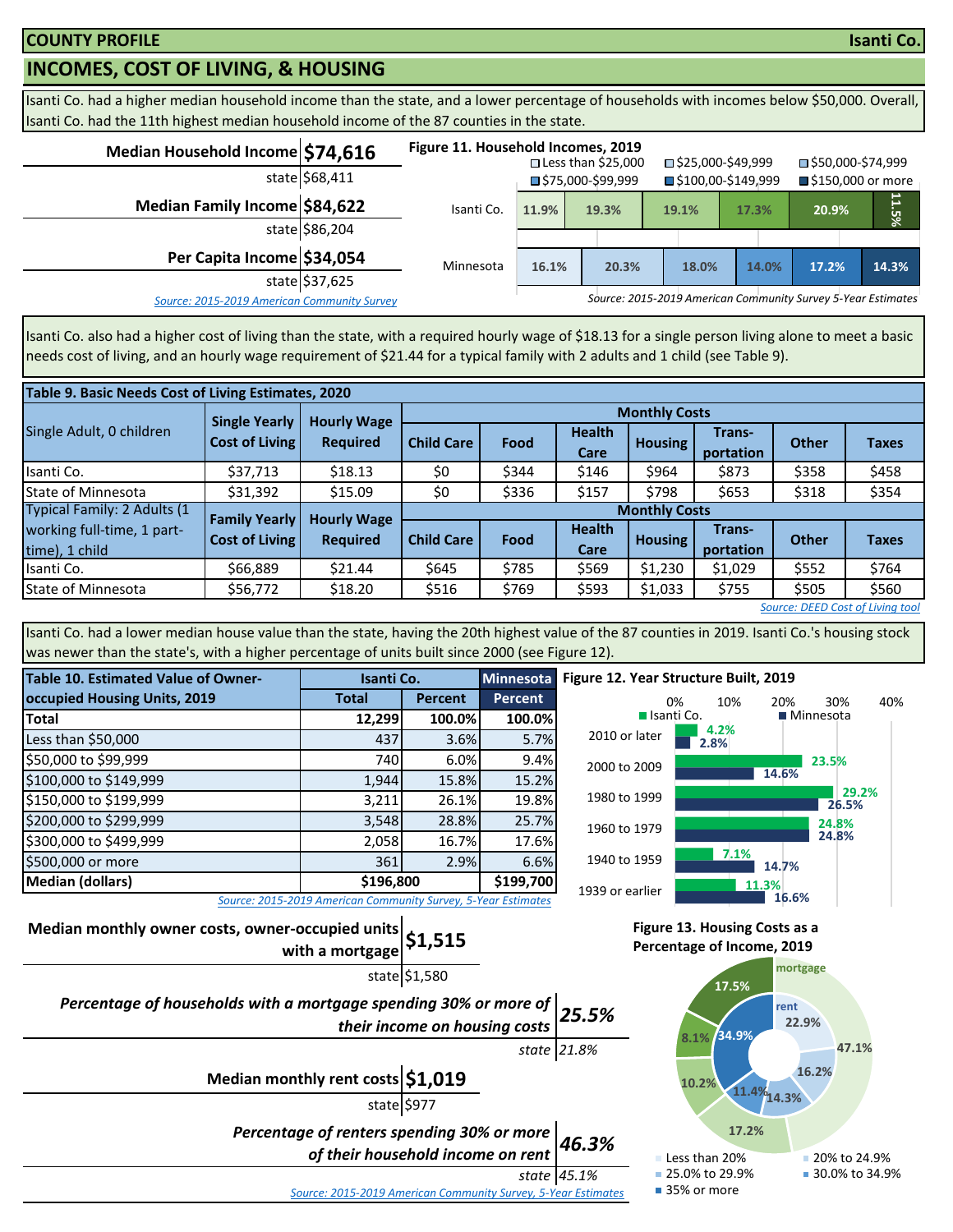# **COUNTY PROFILE**

## **OCCUPATIONS**

At \$21.84 in 2021, wages were lower in Region 7E than the state. Overall, Region 7E had the 2nd highest median hourly wage level of the 13 economic development regions in the state. Wages were highest for management occupations (\$46.72) and lowest for food preparation and serving related jobs (\$13.15) (see Table 11).

| Table 11. Occupational Employment Statistics, 2021 |                                 |                               |                               |                                  |                          |                           |                               |
|----------------------------------------------------|---------------------------------|-------------------------------|-------------------------------|----------------------------------|--------------------------|---------------------------|-------------------------------|
|                                                    |                                 | <b>Region 7E</b>              |                               |                                  |                          | <b>State of Minnesota</b> |                               |
| <b>Occupational Group</b>                          | <b>Median</b><br>Hourly<br>Wage | Estimated<br>Regional<br>Jobs | Share of<br><b>Total Jobs</b> | Regional<br>Location<br>Quotient | Median<br>Hourly<br>Wage | State-wide<br>Jobs        | Share of<br><b>Total Jobs</b> |
| <b>Total, All Occupations</b>                      | \$21.84                         | 48,790                        | 100.0%                        | 1.0                              | \$23.00                  | 2,708,760                 | 100.0%                        |
| Management                                         | \$46.72                         | 2,530                         | 5.2%                          | 0.9                              | \$54.22                  | 164,530                   | 6.1%                          |
| <b>Business &amp; Financial Operations</b>         | \$30.54                         | 1,880                         | 3.9%                          | 0.6                              | \$35.24                  | 179,670                   | 6.6%                          |
| Computer & Mathematical                            | \$36.10                         | 740                           | 1.5%                          | 0.4                              | \$44.89                  | 98,240                    | 3.6%                          |
| Architecture & Engineering                         | \$39.30                         | 920                           | 1.9%                          | 0.9                              | \$38.90                  | 54,880                    | 2.0%                          |
| Life, Physical & Social Science                    | \$33.00                         | 470                           | 1.0%                          | 1.0                              | \$35.48                  | 26,120                    | 1.0%                          |
| <b>Community &amp; Social Service</b>              | \$24.38                         | 1,430                         | 2.9%                          | 1.4                              | \$24.21                  | 55,630                    | 2.1%                          |
| Legal                                              | \$27.93                         | 210                           | 0.4%                          | 0.6                              | \$41.02                  | 19,760                    | 0.7%                          |
| <b>Education, Training &amp; Library</b>           | \$25.28                         | 5,180                         | 10.6%                         | 1.8                              | \$24.64                  | 159,060                   | 5.9%                          |
| Arts, Design, Entertainment & Media                | \$14.35                         | 450                           | 0.9%                          | 0.7                              | \$25.72                  | 36,260                    | 1.3%                          |
| <b>Healthcare Practitioners &amp; Technical</b>    | \$34.59                         | 2,940                         | 6.0%                          | 0.9                              | \$36.90                  | 188,210                   | 6.9%                          |
| <b>Healthcare Support</b>                          | \$14.80                         | 3,120                         | 6.4%                          | 1.1                              | \$15.52                  | 157,140                   | 5.8%                          |
| <b>Protective Service</b>                          | \$28.04                         | 1,250                         | 2.6%                          | 1.6                              | \$24.18                  | 42,520                    | 1.6%                          |
| Food Preparation & Serving Related                 | \$13.15                         | 3,200                         | 6.6%                          | 0.9                              | \$13.34                  | 195,120                   | 7.2%                          |
| Building, Grounds Cleaning & Maint.                | \$17.16                         | 1,240                         | 2.5%                          | 0.9                              | \$16.14                  | 74,550                    | 2.8%                          |
| Personal Care & Service                            | \$12.43                         | 930                           | 1.9%                          | 1.0                              | \$14.57                  | 51,660                    | 1.9%                          |
| Sales & Related                                    | \$16.09                         | 4,730                         | 9.7%                          | 1.0                              | \$16.83                  | 250,430                   | 9.2%                          |
| Office & Administrative Support                    | \$20.59                         | 5,190                         | 10.6%                         | 0.9                              | \$20.93                  | 338,050                   | 12.5%                         |
| Farming, Fishing & Forestry                        | \$18.65                         | 50                            | 0.1%                          | 0.7                              | \$18.14                  | 4,230                     | 0.2%                          |
| <b>Construction &amp; Extraction</b>               | \$28.63                         | 2,460                         | 5.0%                          | 1.3                              | \$29.84                  | 102,390                   | 3.8%                          |
| Installation, Maintenance & Repair                 | \$22.87                         | 2,060                         | 4.2%                          | 1.2                              | \$25.45                  | 98,840                    | 3.6%                          |
| Production                                         | \$19.07                         | 3,980                         | 8.2%                          | 1.1                              | \$19.82                  | 202,240                   | 7.5%                          |
| <b>Transportation &amp; Material Moving</b>        | \$19.86                         | 3,830                         | 7.8%                          | 1.0                              | \$18.83                  | 209,210                   | 7.7%                          |

### *[S](http://www.mn.gov/deed/data/data-tools/oes/)ource: DEED Occupational Employment Statistics, Qtr. 1 2021*

# **JOB VACANCY SURVEY**

Isanti Co. is a part of Region 7E, which includes Chisago, Isanti, Kanabec, Mille Lacs, and Pine County. There were 10727 job vacancies posted by employers in the 2nd Quarter of 2020, indicating extensive opportunity in the region, with openings across several occupations and industries (see Figure 14).

| Table 12. Region 7E Job Vacancy Survey Results, Qtr. 2 2020 |                  |            | Figure 14. Job Vacancies by Industry, Qtr. 2 2020                                                                              |  |  |
|-------------------------------------------------------------|------------------|------------|--------------------------------------------------------------------------------------------------------------------------------|--|--|
|                                                             | Number of        |            | Services,<br>Administration Construction<br>Muthities<br>Agriculture,                                                          |  |  |
| <b>Occupational Group</b>                                   | <b>Vacancies</b> | Wage Offer | Ex.<br>0%0%<br>4%<br>-6%<br>Manufacturing<br>Forestry,                                                                         |  |  |
| <b>Total, All Occupations</b>                               | 10,727           | \$14.82    | Public<br>Fishing &<br>5%<br>Admin<br>Wholesale                                                                                |  |  |
| Management                                                  | 364              | \$20.03    | Hunting<br>4%<br>Trade                                                                                                         |  |  |
| <b>Business &amp; Financial Operations</b>                  | 183              | \$22.01    | 1%<br>2%                                                                                                                       |  |  |
| Computer & Mathematical                                     | 115              | \$14.75    |                                                                                                                                |  |  |
| Architecture & Engineering                                  | 102              | \$22.72    |                                                                                                                                |  |  |
| Life, Physical & Social Sciences                            | 100              | \$20.51    | Accommodatio                                                                                                                   |  |  |
| <b>Community &amp; Social Service</b>                       | 278              | \$18.88    | n and Food<br><b>Services</b>                                                                                                  |  |  |
| Education, Training & Library                               | 876              | \$21.52    | <b>Retail Trade</b><br>19%<br>22%                                                                                              |  |  |
| <b>Healthcare Practitioners &amp; Technical</b>             | 696              | \$26.50    | <b>Health Care</b>                                                                                                             |  |  |
| <b>Healthcare Support</b>                                   | 607              | \$13.34    | and Social                                                                                                                     |  |  |
| <b>Protective Service</b>                                   | 128              | \$14.34    | Assistance                                                                                                                     |  |  |
| Food Preparation & Serving Related                          | 1,727            | \$11.94    | Transportation<br>17%                                                                                                          |  |  |
| Building, Grounds Cleaning & Maint.                         | 728              | \$14.84    | and<br>Arts.<br>Warehousing                                                                                                    |  |  |
| Personal Care & Service                                     | 363              | \$12.93    | Information <sub>5%</sub><br>Entertainment,                                                                                    |  |  |
| Sales & Related                                             | 1,568            | \$13.28    | and Recreation<br>0%<br>Real Estate                                                                                            |  |  |
| Office & Administrative Support                             | 478              | \$13.44    | Finance and<br>Management<br>Administrative<br>Educational<br>Professionaland Rental<br>and Waste<br>of Companies<br>Insurance |  |  |
| Construction & Extraction                                   | 204              | \$16.27    | and Leasing<br>1%<br>Services<br>and<br>and                                                                                    |  |  |
| Installation, Maintenance & Repair                          | 443              | \$19.66    | 10%<br>0%<br>3%<br>Enterprises<br>Technical                                                                                    |  |  |
| Production                                                  | 416              | \$15.60    | 101<br>Camillan                                                                                                                |  |  |
| <b>Transportation &amp; Material Moving</b>                 | 1,017            | \$13.48    | Source: DEED Job Vacancy Survey, Qtr. 2 2020                                                                                   |  |  |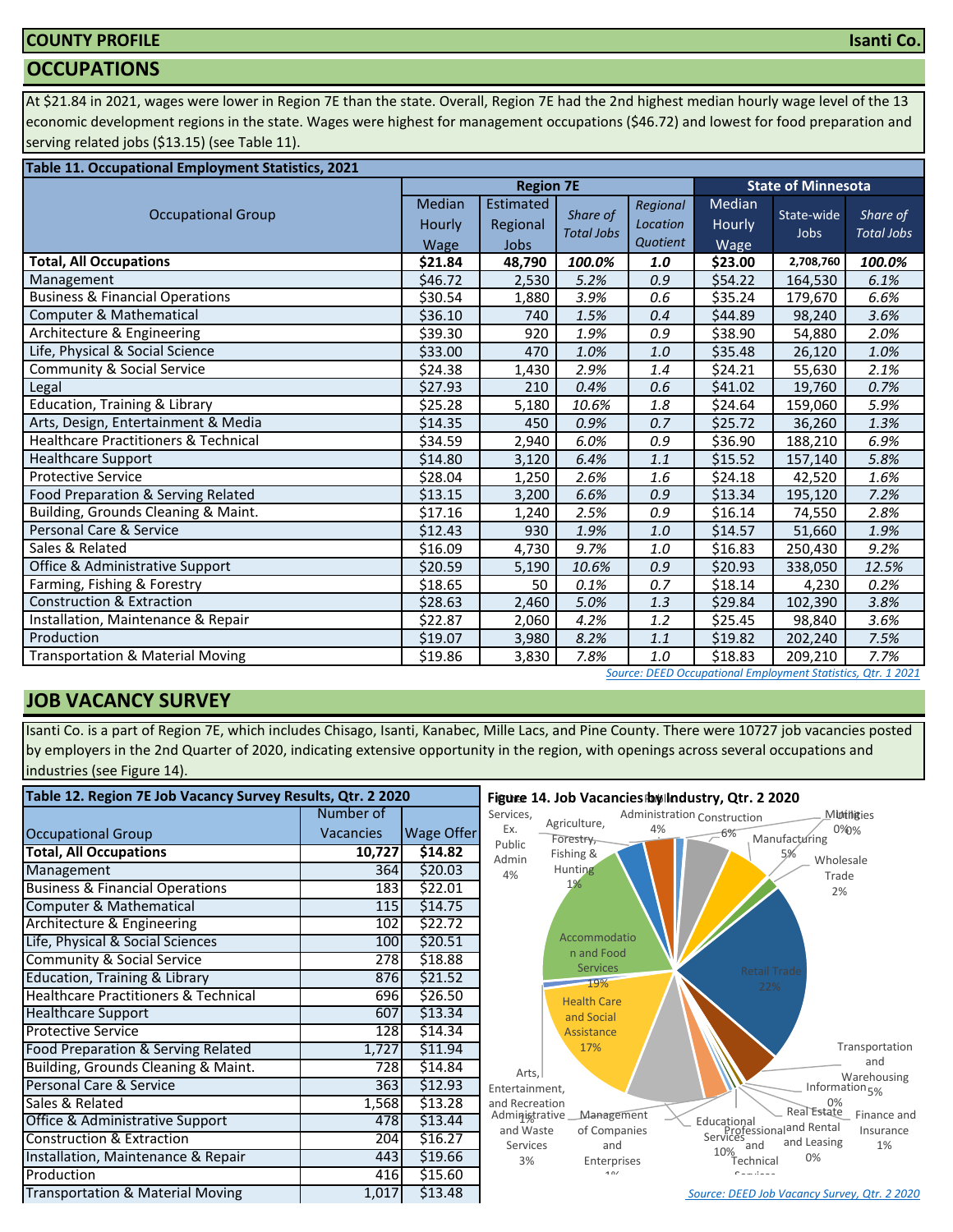## **OCCUPATIONS IN DEMAND**

| Table 13. Central Occupations in Demand, 2020             |                                                                    |                                                           |                                                                    |  |  |  |
|-----------------------------------------------------------|--------------------------------------------------------------------|-----------------------------------------------------------|--------------------------------------------------------------------|--|--|--|
| <b>Less than High School</b>                              | <b>High School or Equivalent</b>                                   | Some College or Assoc. Deg.                               | <b>Bachelor's Degree or Higher</b>                                 |  |  |  |
| <b>Retail Salespersons</b>                                | <b>Nursing Assistants</b>                                          | <b>Registered Nurses</b>                                  | Special Education Teachers,<br>Secondary School                    |  |  |  |
| \$25,980                                                  | \$36,175                                                           | \$78,415                                                  | \$62,221                                                           |  |  |  |
| <b>Stockers and Order Fillers</b>                         | <b>Licensed Practical and Licensed Vocational</b><br><b>Nurses</b> | <b>Civil Engineering Technologists</b><br>and Technicians | Substitute Teachers, Short-Term                                    |  |  |  |
| \$27,733                                                  | \$47,350                                                           | \$65,809                                                  | \$39,233                                                           |  |  |  |
| Home Health and Personal                                  | Heating, Air Conditioning, and                                     | <b>Computer Network Support</b>                           | Secondary School Teachers, Except                                  |  |  |  |
| Care Aides<br>\$28,221                                    | Refrigeration Mechanics and Installers<br>\$51,474                 | Specialists<br>\$54,280                                   | Special and Career/Technical<br>\$63,343                           |  |  |  |
| First-Line Supervisors of                                 | Automotive Service Technicians and                                 | Veterinary Technologists and                              | <b>Elementary School Teachers,</b>                                 |  |  |  |
| <b>Retail Sales Workers</b><br>\$43,970                   | <b>Mechanics</b><br>\$42,011                                       | Technicians<br>\$36,467                                   | <b>Except Special Education</b><br>\$57,151                        |  |  |  |
| Landscaping and                                           | <b>Emergency Medical Technicians and</b>                           | <b>Electrical and Electronic</b>                          | Physicians, All Other; and                                         |  |  |  |
| Groundskeeping Workers<br>\$31,096                        | Paramedics<br>\$39,680                                             | Engineering Technologists and<br>\$56.225                 | Ophthalmologists, Except Pediatric<br><b>NA</b>                    |  |  |  |
| Janitors and Cleaners,                                    | <b>Wind Turbine Service Technicians</b>                            | Calibration Technologists and                             | Career/Technical Education                                         |  |  |  |
| <b>Except Maids and</b>                                   |                                                                    | <b>Technicians and Engineering</b>                        | Teachers, Secondary School                                         |  |  |  |
| \$31,496                                                  | \$56,100                                                           | \$53,005                                                  | \$59,497                                                           |  |  |  |
| <b>Customer Service</b>                                   | Mobile Heavy Equipment Mechanics,                                  | Web Developers and Digital                                | Market Research Analysts and                                       |  |  |  |
| Representatives<br>\$34,939                               | <b>Except Engines</b><br>\$55,980                                  | <b>Interface Designers</b><br>\$59,812                    | <b>Marketing Specialists</b><br>\$57,529                           |  |  |  |
| <b>Teaching Assistants, Except</b>                        | Health Information Technologists, Medical                          | Agricultural and Food Science                             | Clinical, Counseling, and School                                   |  |  |  |
| Postsecondary<br>\$30,837                                 | Registrars, Surgical Assistants, and<br>\$81,041                   | Technicians<br>\$40,599                                   | Psychologists<br>\$68,696                                          |  |  |  |
| <b>Heavy and Tractor-Trailer</b><br><b>Truck Drivers</b>  | Electricians                                                       | <b>Surgical Technologists</b>                             | <b>Education Administrators,</b><br>Kindergarten through Secondary |  |  |  |
| \$49,049                                                  | \$73,929                                                           | \$60,373                                                  | \$105,721                                                          |  |  |  |
| Laborers and Freight, Stock,<br>and Material Movers, Hand | <b>Computer User Support Specialists</b>                           | <b>Medical Equipment Repairers</b>                        | Psychiatrists                                                      |  |  |  |
| \$52,188<br>\$34,736                                      |                                                                    | \$60,561                                                  | <b>NA</b><br><b>Source: DEED Occupations in Demand</b>             |  |  |  |

Isanti Co. is a part of the Central planning region, which is projected to see a 8.6% increase in employment levels over the next decade. In addition to new jobs created, there will be a much larger number of exit openings (see Figure 15).

| Table 14. Regional Industry Employment Projections, 2018-2028 | <b>Figure 15. Regional Occupational</b> |           |                     |                                                                        |  |  |  |
|---------------------------------------------------------------|-----------------------------------------|-----------|---------------------|------------------------------------------------------------------------|--|--|--|
|                                                               |                                         |           |                     | <b>Employment Projections, 2018-20</b>                                 |  |  |  |
|                                                               | <b>Estimated</b>                        | Projected | <b>Percent</b>      | From employment growth                                                 |  |  |  |
|                                                               | <b>Employment</b>                       | Employ-   | <b>Change</b>       |                                                                        |  |  |  |
| <b>Central Planning Region</b>                                | 2018                                    |           | ment 2028 2018-2028 | Manageme, 205 8,67<br>Business & Financo 68 2,71                       |  |  |  |
| <b>Total, All Industries</b>                                  | 314,696                                 | 336,813   | 7.0%                | Computer & Mathemati@83   626                                          |  |  |  |
| Natural Resources & Mining                                    | 4,869                                   | 4,980     | 2.3%                | Architecture & Engineeri487   1,036                                    |  |  |  |
| Utilities                                                     | 2,106                                   | 1,945     | $-7.6%$             | Life, Physical, & Social Scien213   328                                |  |  |  |
| Construction                                                  | 17,781                                  | 20,888    | 17.5%               | Community & Social Servi&06 2,38!                                      |  |  |  |
| Manufacturing                                                 | 42,475                                  | 43,364    | 2.1%                | Leg58<br>315<br>Education, Training, & Libra, 262 7,88                 |  |  |  |
| <b>Wholesale Trade</b>                                        | 10,432                                  | 10,166    | $-2.5%$             | Arts, Design, Entertainment. 1,903                                     |  |  |  |
| Retail Trade                                                  | 36,792                                  | 36,879    | 0.2%                | Healthcare Practitioners 8,394 5,                                      |  |  |  |
| Transportation & Warehousing                                  | 10,426                                  | 10,989    | 5.4%                | Healthcare Suppo221 4,77                                               |  |  |  |
| Information                                                   | 2,725                                   | 2,780     | 2.0%                | Protective Serv <sub>R<sup>2</sup>6</sub> 1,753                        |  |  |  |
| Finance & Insurance, Real Estate                              | 9,418                                   | 10,010    | 6.3%                | Food Preparation & Serving 7.5 17.                                     |  |  |  |
| Professional Services & Mgmt. of Compani                      | 8,528                                   | 9,861     | 15.6%               | Building, Grounds Cleaning7. 5,982<br>Personal Care & Service3,892   1 |  |  |  |
| Administrative & Waste Services                               | 10,078                                  | 11,151    | 10.6%               | Sales & Related 554 17,72                                              |  |  |  |
| <b>Educational Services</b>                                   | 25,782                                  | 27,179    | 5.4%                | Office & Administrati@4 19,22                                          |  |  |  |
| Health Care & Social Assistance                               | 48,428                                  | 58,891    | 21.6%               | Farming, Fishing, & Forest&6 1,209                                     |  |  |  |
| Leisure & Hospitality                                         | 27,067                                  | 28,521    | 5.4%                | Construction & Extraction 437 5,8                                      |  |  |  |
| Other Services, Ex. Public Admin                              | 11,392                                  | 11,429    | 0.3%                | Installation, Maintenan@24   4,21                                      |  |  |  |
| <b>Public Administration</b>                                  | 19,239                                  | 19,961    | 3.8%                | Production3  <br>12,17<br>Transportation & Matdri473 10,4              |  |  |  |
| Source: DEED 2018-2028 Employment Outlook                     |                                         |           |                     |                                                                        |  |  |  |